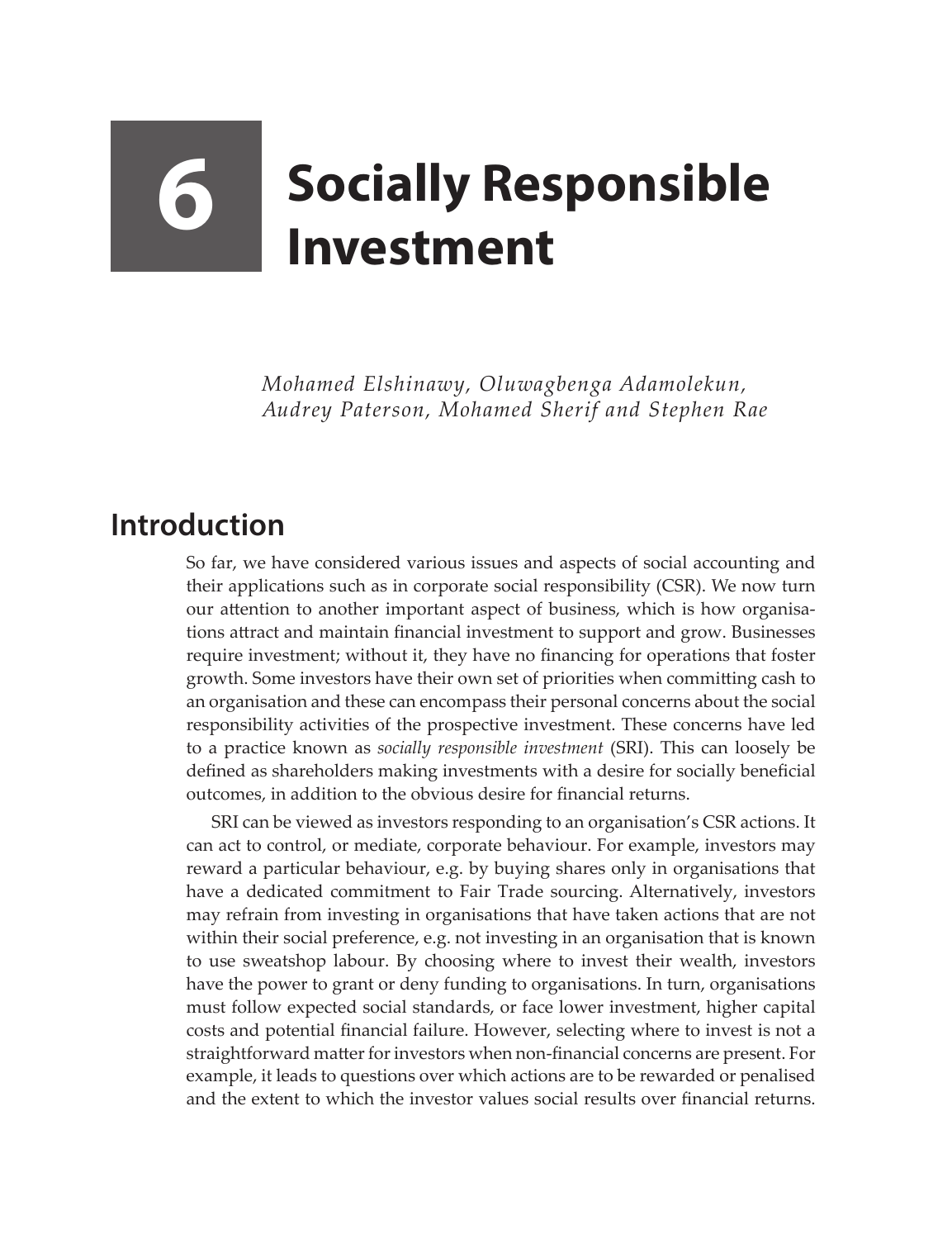SRI serves as a means to find suitable investment opportunities when faced with these and similar concerns.

The concept of SRI has grown considerably in recent years, particularly in response to the media raising awareness of the ruthlessness of corporate activity and social inequality across the globe. In this chapter, we begin with a discussion of the SRI concept and provide a brief outline of its evolution and its continuing importance to the present day. Following this, we discuss the legitimacy of SRI in the 21st century and the influence of the United Nations sustainable development goals and principles on SRI and the impact of these on investors' behaviour. Approaches to SRI decision making are then introduced in the form of *environmental social governance* (ESG) a vital tool in selecting investments based on a combination of financial returns, social responsibility, and personal ethics. The importance of non-financial outcomes to investors is also discussed. This is then followed by a discussion of some investment options that are available to investors before moving on to consider the performance of SRI investments.

## **The socially responsible investment concept**

Socially responsible investment (SRI) refers to an investment type that prioritises ethical and social concerns in addition to the traditional financial activities of selecting securities and building portfolios (Weigand *et al.*, 1996). SRI is also known as ethical investment, green investment, or sustainable investment and seeks to achieve financial returns within the context of social, environmental, and ethical considerations (Hutton *et al.*, 1998; Lowry 1993). Overall, it identifies and indicates the manner in which potential investments or organisations are either included or excluded according to an ethical screening of their activities and products. Thus, investors select investments based on values that reflect their desire for ethical action toward positive social change.

The SRI concept is not new but has been around in various forms and guises for centuries. History suggests that the Islamic, Jewish and Christian religions embraced economic actions that aligned with their beliefs. In the middle ages, the Catholic Church forbade loans that had very high rates of interest (usury). This position has also been held in other religious beliefs. Some of the first instances of social responsibility investment are argued to have been influenced by religious tenets such as the old Jewish tradition (i.e. Talmud) and the Religious Society of Friends (Quakers). Indeed, the Quakers in the US colonies became involved in the early custom of social investing by focusing on their principles. There is also evidence of socially responsible investment within the Methodist faith dating back more than 200 years. Some historians suggest the foundations of SRI can be traced back at least to the ideology of Islamic Sharia investing and perhaps even before that. Each religion developed and applied their own value principles to investment, e.g. the Muslim faith did not permit investment in banks. The